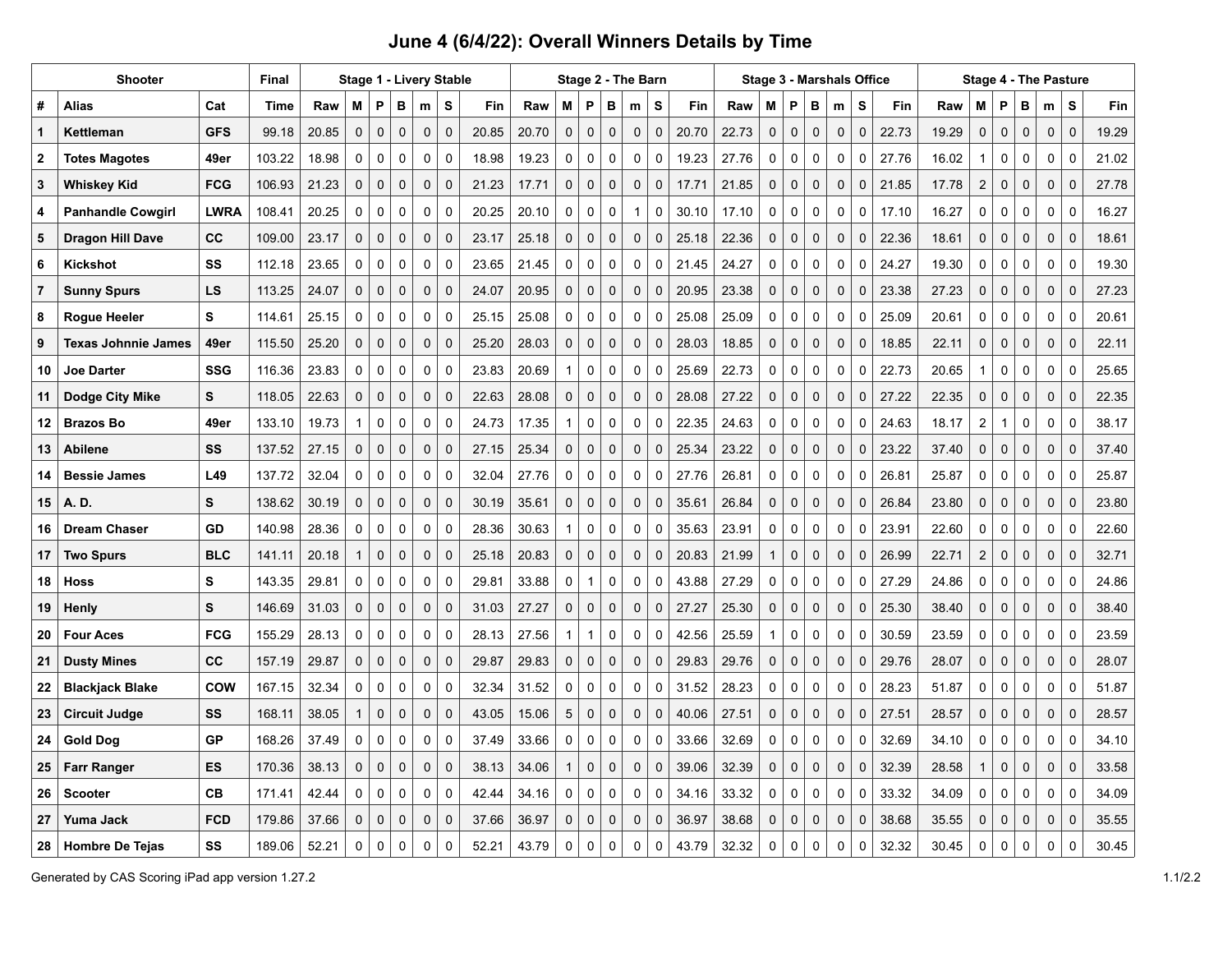|    | Shooter                    |             |       |                |   |   | Stage 5 - Church Yard |   |       |  |  |  |  |  |
|----|----------------------------|-------------|-------|----------------|---|---|-----------------------|---|-------|--|--|--|--|--|
| #  | <b>Alias</b>               | Cat         | Raw   | М              | P | в | m                     | S | Fin   |  |  |  |  |  |
| 1  | Kettleman                  | <b>GFS</b>  | 15.61 | $\Omega$       | 0 | 0 | 0                     | 0 | 15.61 |  |  |  |  |  |
| 2  | <b>Totes Magotes</b>       | 49er        | 16.23 | 0              | 0 | 0 | 0                     | 0 | 16.23 |  |  |  |  |  |
| 3  | <b>Whiskey Kid</b>         | <b>FCG</b>  | 18.36 | 0              | 0 | 0 | 0                     | 0 | 18.36 |  |  |  |  |  |
| 4  | <b>Panhandle Cowgirl</b>   | <b>LWRA</b> | 14.69 | 2              | 0 | 0 | 0                     | 0 | 24.69 |  |  |  |  |  |
| 5  | <b>Dragon Hill Dave</b>    | CС          | 19.68 | 0              | 0 | 0 | 0                     | 0 | 19.68 |  |  |  |  |  |
| 6  | Kickshot                   | SS          | 23.51 | 0              | 0 | 0 | 0                     | 0 | 23.51 |  |  |  |  |  |
| 7  | Sunny Spurs                | LS          | 17.62 | 0              | 0 | 0 | 0                     | 0 | 17.62 |  |  |  |  |  |
| 8  | Rogue Heeler               | s           | 18.68 | 0              | 0 | 0 | 0                     | 0 | 18.68 |  |  |  |  |  |
| 9  | <b>Texas Johnnie James</b> | 49er        | 21.31 | 0              | 0 | 0 | 0                     | 0 | 21.31 |  |  |  |  |  |
| 10 | <b>Joe Darter</b>          | <b>SSG</b>  | 18.46 | 0              | 0 | 0 | 0                     | 0 | 18.46 |  |  |  |  |  |
| 11 | Dodge City Mike            | S           | 17.77 | 0              | 0 | 0 | 0                     | 0 | 17.77 |  |  |  |  |  |
| 12 | <b>Brazos Bo</b>           | 49er        | 18.22 | 1              | 0 | 0 | 0                     | 0 | 23.22 |  |  |  |  |  |
| 13 | <b>Abilene</b>             | SS          | 24.41 | 0              | 0 | 0 | 0                     | 0 | 24.41 |  |  |  |  |  |
| 14 | <b>Bessie James</b>        | L49         | 25.24 | 0              | 0 | 0 | 0                     | 0 | 25.24 |  |  |  |  |  |
| 15 | A. D.                      | S           | 22.18 | 0              | 0 | 0 | 0                     | 0 | 22.18 |  |  |  |  |  |
| 16 | <b>Dream Chaser</b>        | GD          | 25.48 | 1              | 0 | 0 | 0                     | 0 | 30.48 |  |  |  |  |  |
| 17 | <b>Two Spurs</b>           | <b>BLC</b>  | 15.40 | $\overline{c}$ | 0 | 0 | 1                     | 0 | 35.40 |  |  |  |  |  |
| 18 | <b>Hoss</b>                | s           | 17.51 | 0              | 0 | 0 | 0                     | 0 | 17.51 |  |  |  |  |  |
| 19 | Henly                      | S           | 24.69 | 0              | 0 | 0 | 0                     | 0 | 24.69 |  |  |  |  |  |
| 20 | <b>Four Aces</b>           | <b>FCG</b>  | 25.42 | 1              | 0 | 0 | 0                     | 0 | 30.42 |  |  |  |  |  |
| 21 | <b>Dusty Mines</b>         | CC          | 39.66 | 0              | 0 | 0 | 0                     | 0 | 39.66 |  |  |  |  |  |
| 22 | <b>Blackjack Blake</b>     | COW         | 23.19 | 0              | 0 | 0 | 0                     | 0 | 23.19 |  |  |  |  |  |
| 23 | <b>Circuit Judge</b>       | SS          | 23.92 | 1              | 0 | 0 | 0                     | 0 | 28.92 |  |  |  |  |  |
| 24 | <b>Gold Dog</b>            | GP          | 30.32 | 0              | 0 | 0 | 0                     | 0 | 30.32 |  |  |  |  |  |
| 25 | <b>Farr Ranger</b>         | ES          | 27.20 | 0              | 0 | 0 | 0                     | 0 | 27.20 |  |  |  |  |  |
| 26 | Scooter                    | CВ          | 27.40 | 0              | 0 | 0 | 0                     | 0 | 27.40 |  |  |  |  |  |
| 27 | Yuma Jack                  | <b>FCD</b>  | 31.00 | 0              | 0 | 0 | 0                     | 0 | 31.00 |  |  |  |  |  |
| 28 | <b>Hombre De Tejas</b>     | SS          | 30.29 | 0              | 0 | 0 | 0                     | 0 | 30.29 |  |  |  |  |  |

Generated by CAS Scoring iPad app version 1.27.2 1.2/2.2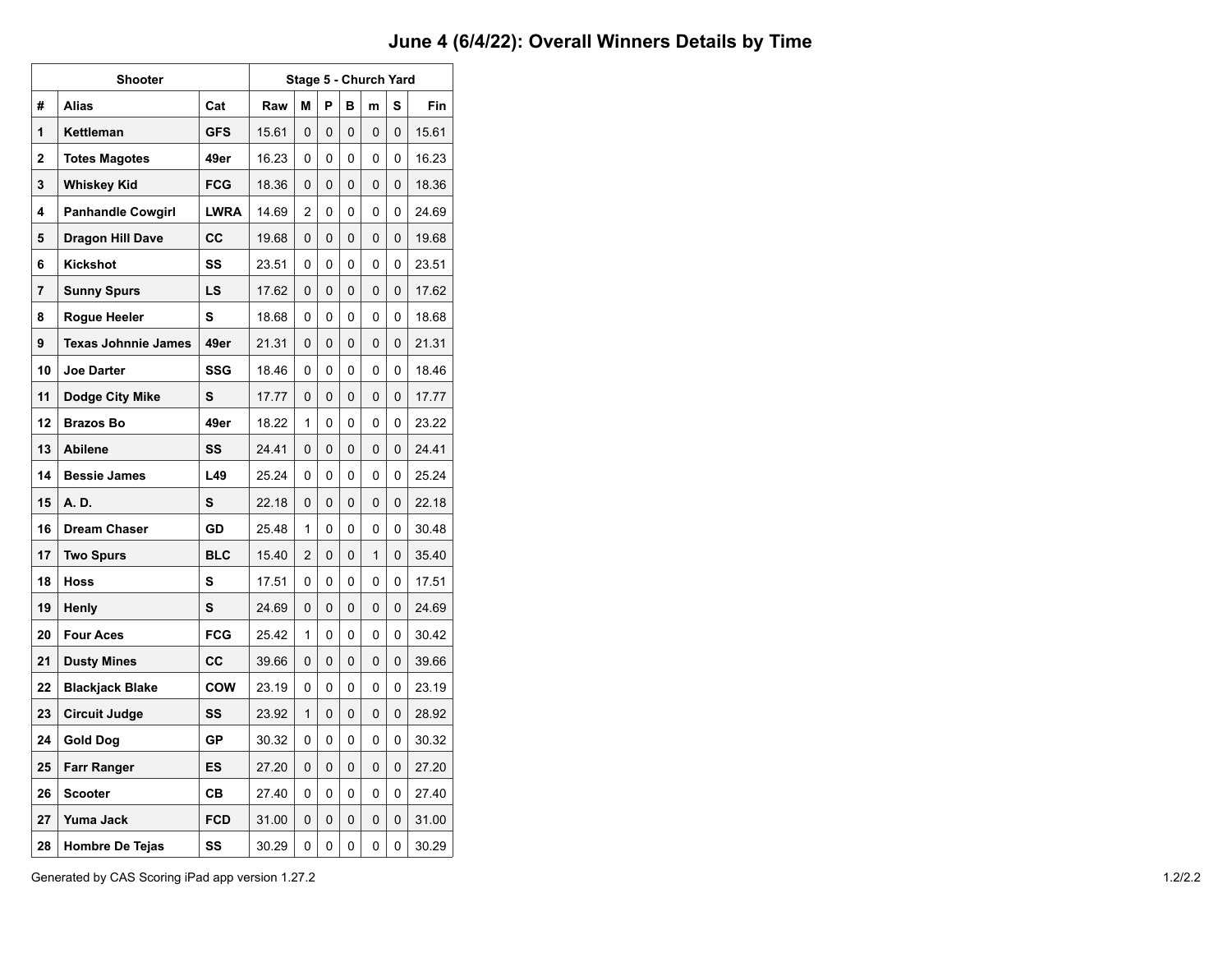|                 | <b>Shooter</b>         |             | <b>Final</b> | Stage 1 - Livery Stable |              |              |              |   | Stage 2 - The Barn |            |       |             |              |             |              | <b>Stage 3 - Marshals Office</b> |            | <b>Stage 4 - The Pasture</b> |             |          |                          |              |              |            |        |          |              |          |              |              |            |
|-----------------|------------------------|-------------|--------------|-------------------------|--------------|--------------|--------------|---|--------------------|------------|-------|-------------|--------------|-------------|--------------|----------------------------------|------------|------------------------------|-------------|----------|--------------------------|--------------|--------------|------------|--------|----------|--------------|----------|--------------|--------------|------------|
| #               | <b>Alias</b>           | Cat         | Time         | Raw                     | м            | P            | в            | m | S                  | Fin        | Raw   | м           | P            | в           | m            | S                                | Fin        | Raw                          | м           | P        | в                        | m            | s            | Fin        | Raw    | М        | P            | в        | m            | S            | <b>Fin</b> |
| 29              | <b>Shawnee Pearl</b>   | <b>LWRA</b> | 200.50       | 40.00                   | $\mathbf 0$  | 0            | $\mathbf{0}$ | 0 | $\mathbf 0$        | 40.00      | 39.63 | $\mathbf 0$ | $\mathbf{0}$ | $\mathbf 0$ | $\mathbf 0$  | 0                                | 39.63      | 41.89                        |             | 0        | $\mathbf 0$              | $\mathbf{0}$ | $\mathbf 0$  | 46.89      | 41.44  | $\Omega$ | $\mathbf 0$  | 0        | $\mathbf{0}$ | $\mathbf 0$  | 41.44      |
| 30              | <b>Shinbone Bob</b>    | <b>ES</b>   | 203.17       | 40.93                   |              | 0            | 0            | 0 | $\overline{0}$     | 40.93      | 44.61 | 0           | 0            | 0           | $\mathbf{0}$ |                                  | 44.61      | 42.17                        | 0           | 0        | $\mathbf{0}$             | 0            | $\Omega$     | 42.17      | 41.44  | $\Omega$ | $\mathbf{0}$ | 0        | $\mathbf{0}$ | $\Omega$     | 41.44      |
| 31              | <b>Bronco Birnbaum</b> | <b>FCD</b>  | 227.12       | 46.47                   | $\Omega$     | 0            | $\mathbf{0}$ | 0 | $\overline{0}$     | 46.47      | 50.52 |             | $\mathbf{0}$ | $\mathbf 0$ | $\mathbf 0$  | 0                                | 55.52      | 38.82                        | $\mathbf 0$ | $\Omega$ | $\mathbf 0$              | $\mathbf{0}$ | $\mathbf 0$  | 38.82      | 43.84  | $\Omega$ | $\Omega$     | 0        | $\mathbf{0}$ | $\mathbf 0$  | 43.84      |
| 32              | <b>Atriman</b>         | s           | 264.19       | 59.55                   | $\mathbf{0}$ | 0            | $\mathbf{0}$ | 0 | $\mathbf 0$        | 59.55      | 46.14 | 0           | 0            | 0           | $\mathbf 0$  | 0                                | 46.14      | 58.80                        | 0           | $\Omega$ | $\mathbf{0}$             | 0            | 0            | 58.80      | 48.17  | $\Omega$ | $\mathbf{0}$ | 0        | $\Omega$     | $\mathbf{0}$ | 48.17      |
| 33              | <b>Skinny</b>          | <b>FC</b>   | 275.80       | 36.87                   | $\mathbf 0$  | 0            | $\mathbf{0}$ | 0 | $\overline{0}$     | 36.87      | 34.15 | 0           | 0            | $\mathbf 0$ | $\mathbf{0}$ | 0                                | 34.15      | 32.77                        | $\mathbf 0$ | $\Omega$ | $\mathbf 0$              | 0            | $\mathbf 0$  | 32.77      | 137.77 | $\Omega$ | $\mathbf 0$  | 0        | $\mathbf 0$  | 0            | 137.77     |
| 34              | Shotgun Jim            | 49er        | 276.00       | 80.84                   | 9            | 0            | 0            | 0 | $\mathbf 0$        | 125.84     | 27.82 | 3           | 0            | 0           | $\mathbf 0$  | 0                                | 42.82      | 54.37                        |             | $\Omega$ | $\mathbf{0}$             | 0            | 0            | 59.37      | 27.92  | $\Omega$ | $\mathbf{0}$ | 0        | $\mathbf{0}$ | $\Omega$     | 27.92      |
| 35 <sub>5</sub> | Workin On It           | <b>COW</b>  | 280.71       | 43.93                   |              | 0            | $\mathbf 0$  | 0 | $\mathbf 0$        | 48.93      | 46.75 | 3           | $\mathbf{0}$ | $\mathbf 0$ | $\Omega$     | $\Omega$                         | 61.75      | 37.14                        |             |          | $\mathbf 0$              | $\mathbf 0$  | $\mathbf{0}$ | 52.14      | 36.92  | 3        | $\Omega$     | $\Omega$ | $\Omega$     | $\Omega$     | 51.92      |
| 36              | Rittmeister            | SS          | 284.94       | 66.64                   | $\Omega$     | $\mathbf{0}$ | $\mathbf{0}$ | 0 | $\overline{0}$     | 66.64      | 63.17 | 0           | 0            | 0           | $\mathbf 0$  | 0                                | 63.17      | 50.16                        | 0           | $\Omega$ | 0                        | 0            | 0            | 50.16      | 55.57  | 0        | 0            | 0        | $\mathbf{0}$ | $\mathbf{0}$ | 55.57      |
| 37              | Old Bull               | 49er        | <b>MDQ</b>   | <b>DNF</b>              |              |              |              |   | $\mathbf 0$        | <b>MDQ</b> | 0.00  | $\mathbf 0$ | $\mathbf{0}$ | $\mathbf 0$ | $\Omega$     | $\Omega$                         | <b>MDQ</b> | <b>MDQ</b>                   |             |          | $\overline{\phantom{0}}$ |              | $\mathbf 0$  | <b>MDQ</b> | 57.69  | $\Omega$ | 0            | 0        | $\Omega$     | $\mathbf 0$  | <b>MDQ</b> |

Generated by CAS Scoring iPad app version 1.27.2 2.1/2.2